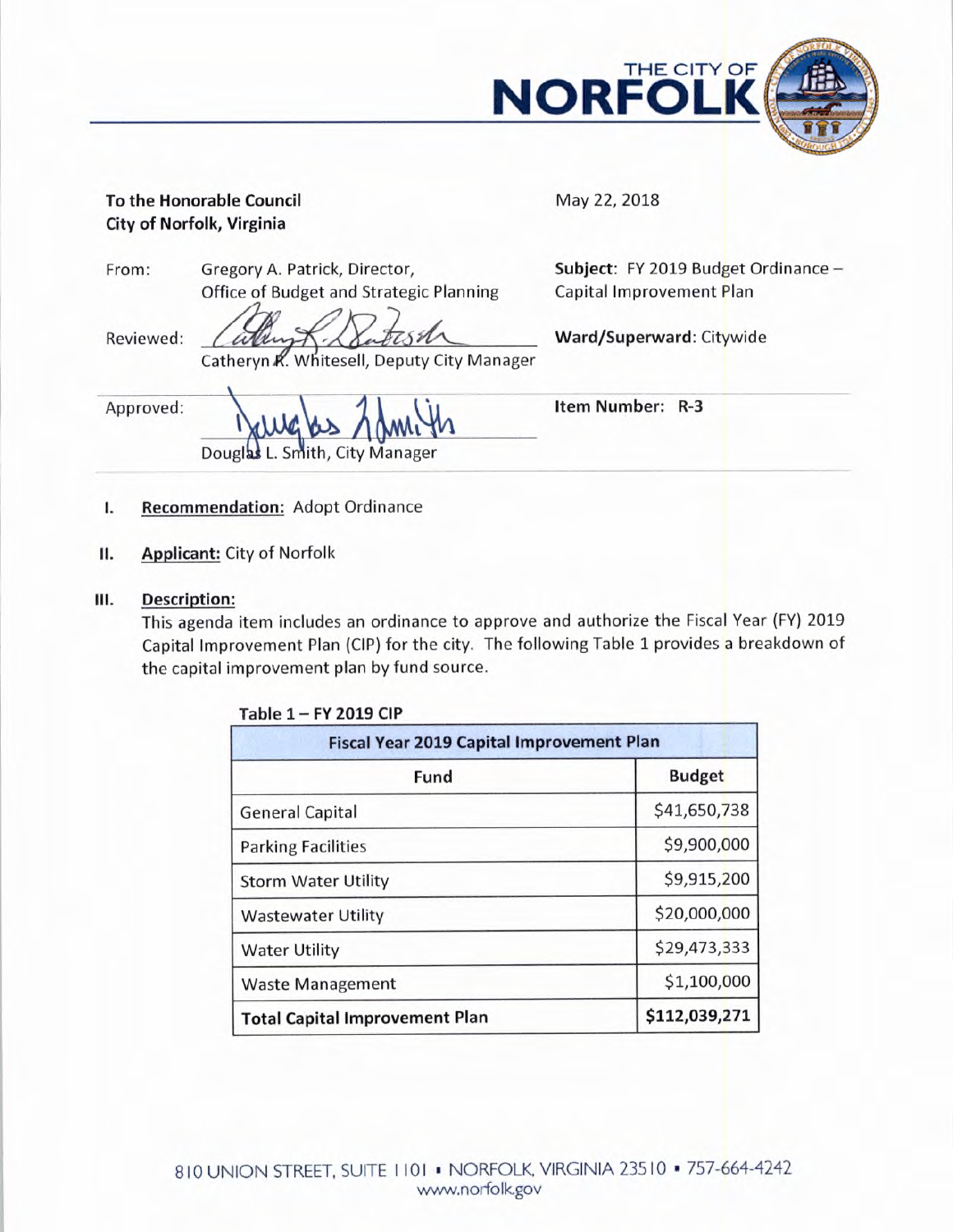### **IV. Analysis**

This ordinance distributes Capital Improvement Plan funds in accordance with the City Manager's Proposed FY 2019 Budget presented on April 3, 2018, and subsequent amendments by City Council to the Parking Fund CIP as <sup>a</sup>result of discussions during the budget work sessions to postpone parking rate increases until a third-party consultant reviews the city's current parking operations and rates. Amendments to the Parking Fund CIP are as follows (see Table 2 and Table 3 for details):

- Budget amendment to reduce the proposed "Improve Customer Experience" project from \$9,000,000 to \$7,000,000 in FY 2019.
	- $\circ$  Reduces the Parking Fund's proposed bond authorization by \$2,000,000 in FY 2019.
- Budget amendment to Eliminate the proposed "Improve Parking Technology Infrastructure" project
	- $\circ$  Reduces the Parking Fund's proposed bond authorization by \$2,000,000 in FY 2019 and a planned \$3,000,000 from FY 2020 — FY 2021.
- Budget amendment to Eliminate the planned "Rehabilitate Parking Garages" project  $\circ$  Reduces the Parking Fund's planned bond authorization by \$3,000,000 in FY 2021
- Budget amendment to increase the proposed "Maintain Parking Facilities." project from \$1,900,000 to \$2,900,000 in FY 2019.
	- $\circ$  Increases the Parking Fund's proposed cash contribution to the CIP by \$1,000,000 in FY 2019 and planned \$1,000,000 in FY 2020.

| Project                                    | FY 2019      | <b>FY 2020</b> | FY 2021     | FY 2022     | FY 2023     |
|--------------------------------------------|--------------|----------------|-------------|-------------|-------------|
| <b>Improve Parking Customer Experience</b> | \$9,000,000  | \$0            | \$0         | \$0         | \$0         |
| Improve Parking Technology Infrastructure  | \$2,000,000  | \$2,000,000    | \$1,000,000 | \$0         | S0          |
| <b>Maintain Parking Facilities</b>         | \$1,900,000  | \$1,900,000    | \$2,900,000 | \$2,900,000 | \$2,900,000 |
| <b>Rehabilitate Parking Garages</b>        | \$0          | \$0            | \$3,000,000 | \$0         | S0          |
| <b>Totals</b>                              | \$12,900,000 | \$3,900,000    | \$6,900,000 | \$2,900,000 | \$2,900,000 |

## **Table 2 Proposed FY 2019 — FY 2023 Parking CIP**

#### **Table 3 Amended FY 2019 — FY 2023 Parking CIP**

| Project                                    | FY 2019     | <b>FY 2020</b> | FY 2021     | <b>FY 2022</b>          | FY 2023         |
|--------------------------------------------|-------------|----------------|-------------|-------------------------|-----------------|
| <b>Improve Parking Customer Experience</b> | \$7,000,000 | \$0            | \$0         | \$0                     | 50              |
| Improve Parking Technology Infrastructure  | \$0         | \$0            | \$0         | \$0                     | 50              |
| <b>Maintain Parking Facilities</b>         | \$2,900,000 | \$2,900,000    | \$2,900,000 | \$2,900,000             | \$2,900,000     |
| <b>Rehabilitate Parking Garages</b>        | \$0         | SO.            | S0          | \$0                     | 50 <sup>1</sup> |
| <b>Totals</b>                              | \$9,900,000 | \$2,900,000    | \$2,900,000 | \$2,900,000 \$2,900,000 |                 |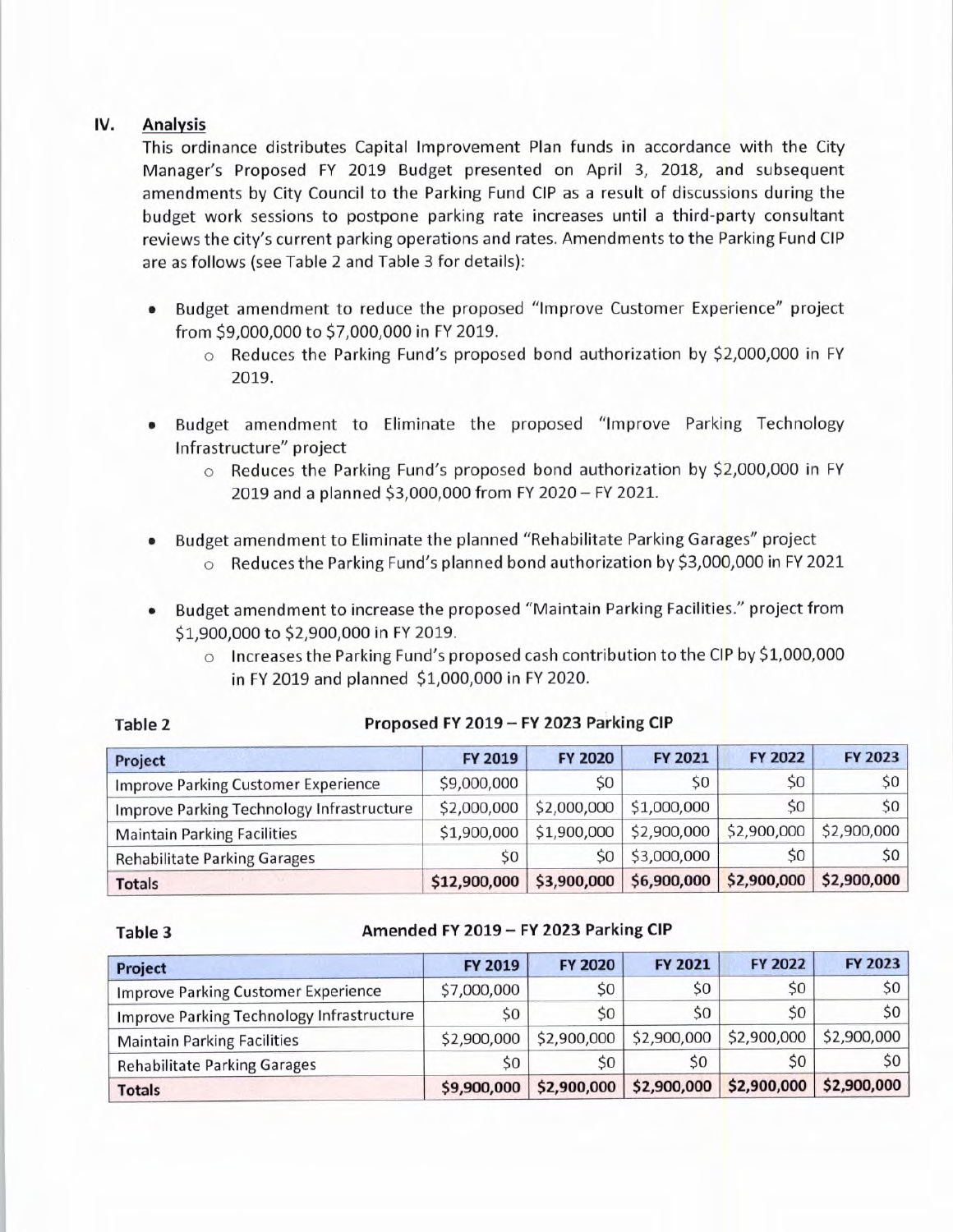#### **Technical Adjustments**

There are two technical adjustments to the Capital Improvement Plan (CIP), which result in a net increase of \$6 million in FY 2019, but no change to the total five-year plan.

- **Fund Chrysler Hall Major Upgrades** technical adjustment to shift \$6 million in bond authorization funding forward into FY 2019.
	- $\circ$  The project was funded in the Proposed FY 2019 CIP at a total of \$40,000,000 over five years. This project will be financed with a combination of bonds, historic tax credits, and philanthropic donations.
	- o Subsequent to the budget proposal, it was determined that in order to quickly apply for tax credits the city would need to complete 35 percent construction drawings. As a result, this technical adjustment shifts \$6 million of bond funding forward into FY 2019 to immediately begin the architectural and engineering work. The total funding for the project will not change, just the timing. Table <sup>4</sup> below outlines the adjustment.

| <b>Description</b> | <b>FY 2019</b> | <b>FY 2020</b> | <b>FY 2021</b> | <b>FY 2022</b> | <b>FY 2023</b> | <b>Five-Year Total</b> |
|--------------------|----------------|----------------|----------------|----------------|----------------|------------------------|
| Proposed           |                | \$13,500,000   | \$13,500,000   | \$13,000,000   | \$0            | \$40,000,000           |
| Amended            | \$6,000,000    | \$11,500,000   | \$11,500,000   | \$11,000,000   | \$0            | \$40,000,000           |
| Change             | \$6,000,000    | \$(2,000,000)  | \$(2,000,000)  | \$ (2,000,000) | \$0            | 50 <sup>1</sup>        |

#### **Table 4 — Technical Adjustment: Fund Chrysler Hall Major Upgrades**

- **Reduce Reappropriation of Previous Authorizations** Technical adjustment to reduce the reappropriation of previous bond authorizations by \$1.5 million and increase bond authorization by a corresponding \$1.5 million.
	- o The Proposed FY 2019 CIP included a total reappropriation of \$3,192,409. This amount included \$1,500,000 from the project "Support Career and Technical Education." The technical adjustment will not close the project, and in order to offset the reduction of reappropriation of previous authorizations, bond authorization will increase by \$1,500,000.

### **V. Financial Impact**

The CIP budget ordinance totals \$112,039,271 across all city capital funds and meets the Norfolk City Charter requirements for a balanced budget. See the above Analysis section for more details.

### **VI. Environmental**

N/A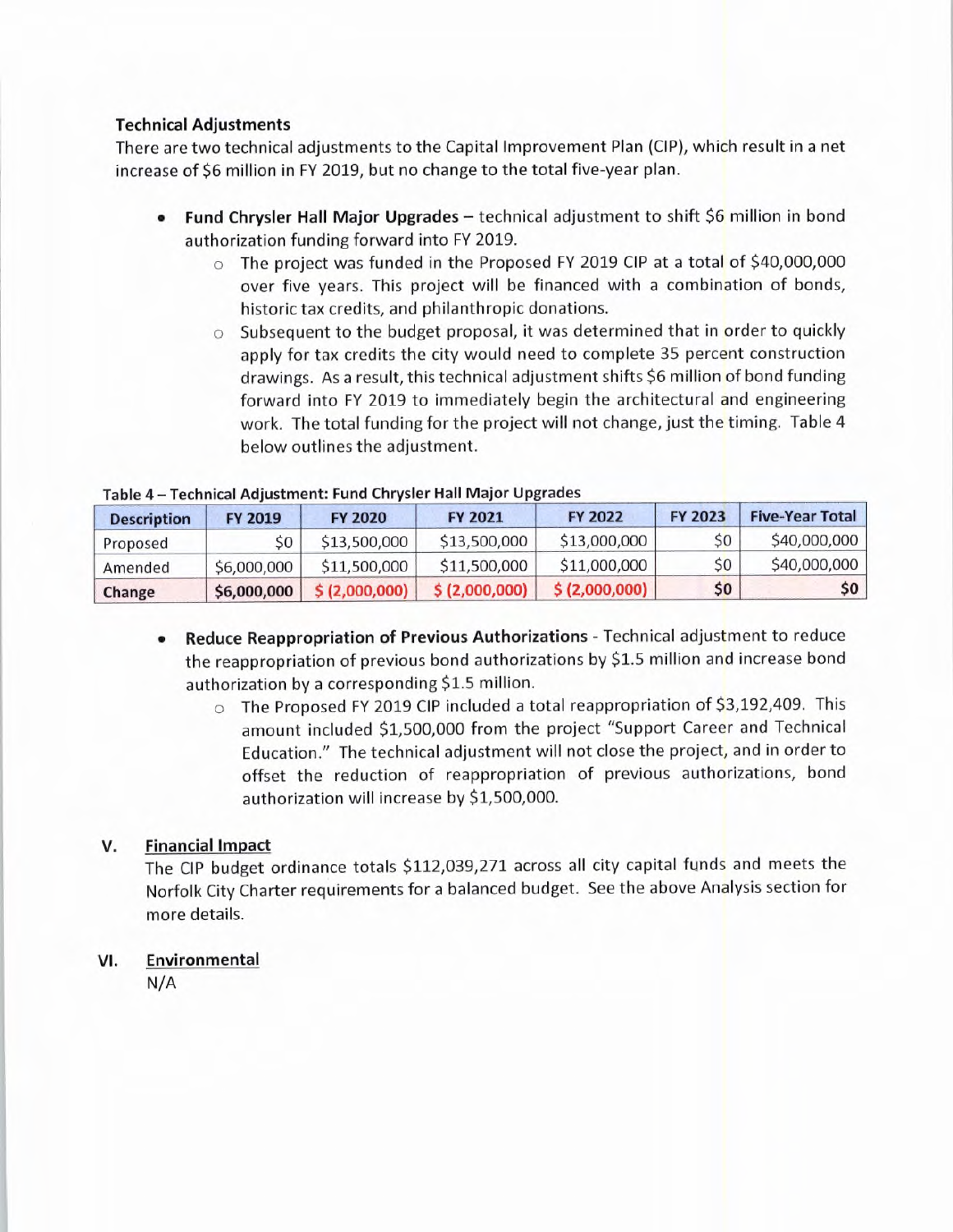### **VII. Community Outreach/Notification**

Pursuant to the Code of Virginia and Norfolk City Charter, this agenda item requires a public hearing. As such, a public hearing notice was published in *The Virginian-Pilot* on April 8, 2018, and the public hearing was held on April 18, 2018.

# **VIII. Board/Commission Action**

N/A

## IX. Coordination/Outreach

This letter has been coordinated with the Office of Budget and Strategic Planning and the City Attorney's Office.

Supporting documentation from the Office of Budget and Strategic Planning:

• Ordinance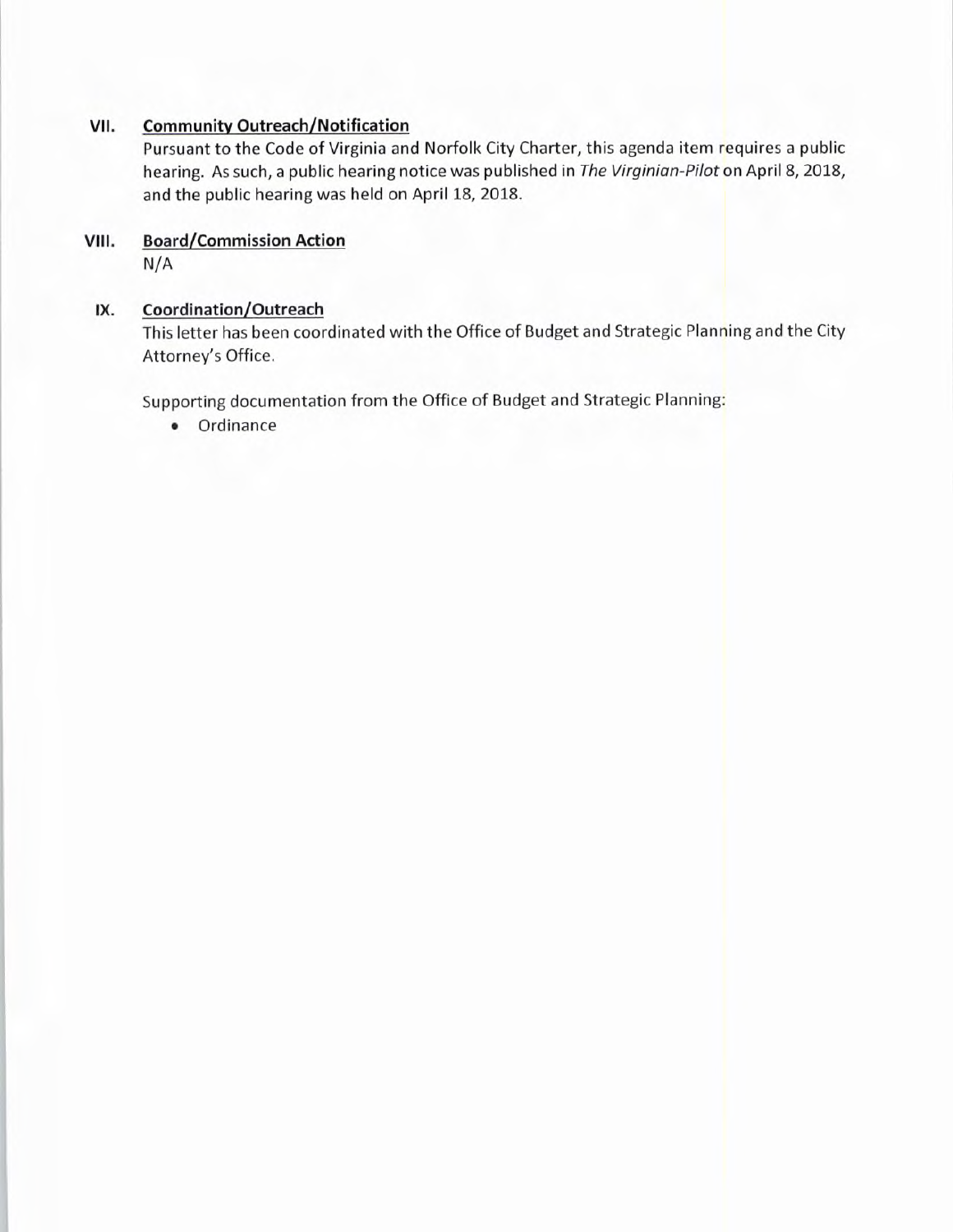$5/15/18 - W1d$ Form and Correctness Approve B Office of the City Attorney

Contents Approved:

DEPT. Budge& Strategic Planning

Pursuant to Section 72 of the City Charter, I hereby certify that the money required for this item is in the city treasury to the credit of the fund from which it is drawn and not appropriated for any other purpose.

<u>112,039,271 Various</u> f, <u>hmstni, Jancy met</u>  $\frac{20}{5}$ un Director of Finance

NORFOLK, VIRGINIA

# ORDINANCE No. 47,231

AN ORDINANCE APPROVING THE CAPITAL IMPROVEMENT PLAN BUDGET FOR THE FISCAL YEAR BEGINNING JULY 1, 2018 AND ENDING JUNE 30, 2019; APPROPRIATING 112, 039, 271 FOR CERTAIN PROJECTS APPROVED THEREIN; AUTHORIZING AN ISSUE OF BONDS IN THE AMOUNT OF \$85,510,137, OF WHICH \$1,692,409 IS THE REAPPROPRIATION OF PREVIOUSLY AUTHORIZED, BUT UNISSUED, BONDS; AND AUTHORIZING THE EXPENDITURE OF \$26,529,134 IN CASH.

WHEREAS, the City Manager submitted to the City Council <sup>a</sup> Capital Improvement Plan Budget for the City for the fiscal year beginning July 1, 2018 and ending on June 30, 2019; and

WHEREAS, it is necessary to appropriate sufficient funds to cover the approved capital projects set forth in the Capital Improvement Plan Budget and to authorize said projects; now therefore,

BE IT ORDAINED by the Council of the City of Norfolk:

Section 1:- That the capital projects set forth below in the Capital Improvement Plan for the fiscal year beginning on July 1, 2018 and ending on June 30, 2019, submitted by the City Manager under date of April 03, 2018, are hereby approved and the amounts herein set forth aggregating \$112,039,271, or so much thereof as may be necessary, as set forth in the Capital Improvement Plan Budget for the fiscal year July 1, <sup>2018</sup> to June 30, 2019, are hereby appropriated for the purposes hereinafter set out in the following subparagraph: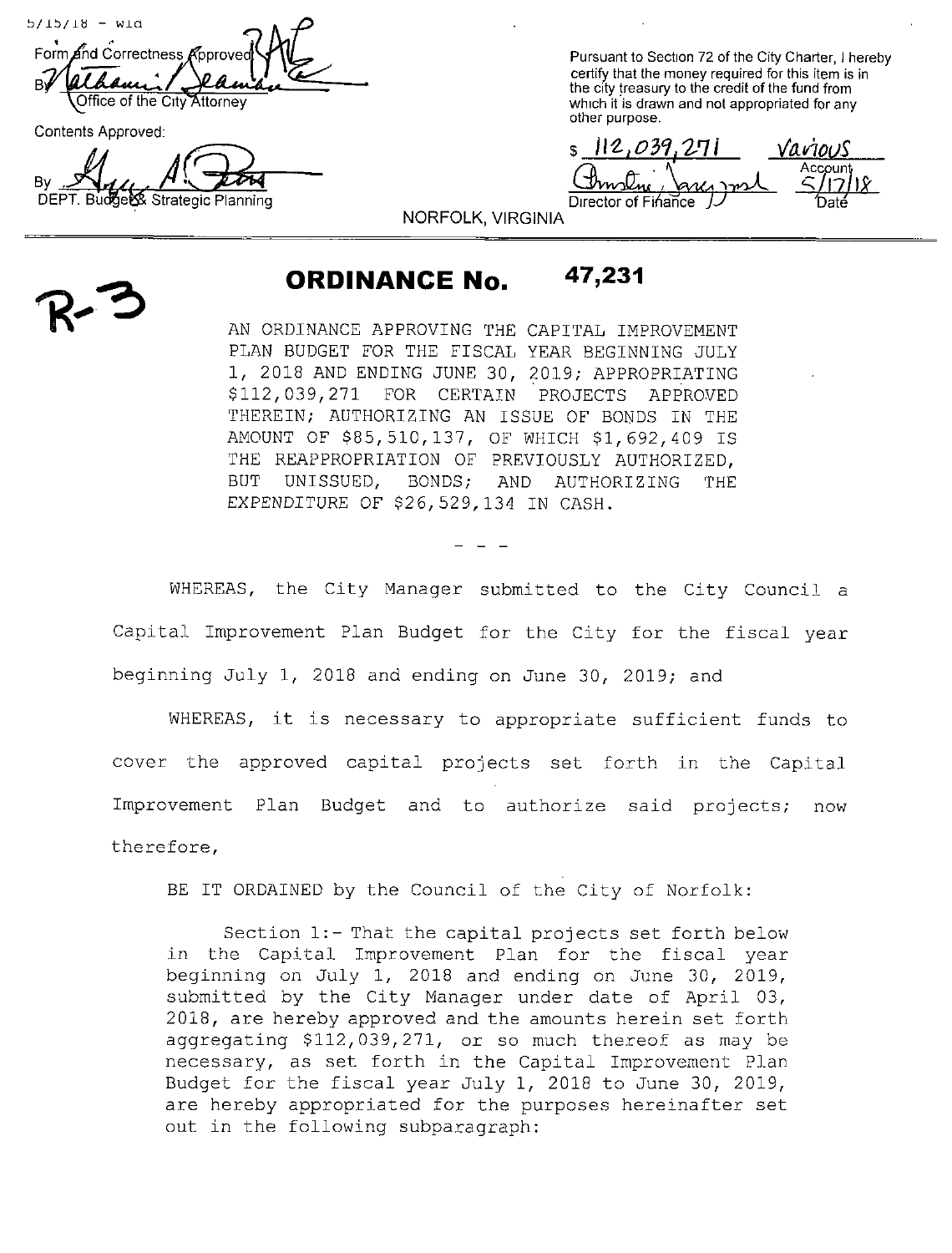|  | A. Capital Improvement Projects |  |
|--|---------------------------------|--|
|  |                                 |  |

 $\hat{\mathbf{r}}$  and  $\hat{\mathbf{r}}$ 

 $\frac{1}{2}$  ,  $\frac{1}{2}$ 

 $\frac{1}{\sqrt{2}}$ 

 $\frac{1}{2}$ 

 $\frac{1}{2}$ 

| Number         | Title                                                              | Approved   |
|----------------|--------------------------------------------------------------------|------------|
|                | General Capital                                                    | Amount     |
| 1              | Address School Major Maintenance                                   | 6,000,000  |
| $\overline{2}$ | Fund Chrysler Hall Major Upgrades                                  | 6,000,000  |
| 3              | Improve Street Infrastructure Citywide                             | 5,000,000  |
| 4              | Improve Neighborhoods Citywide                                     | 2,000,000  |
| 5              | Repair, Replace, and Maintain Bridges                              | 2,000,000  |
| 6              | Strengthen Neighborhoods through Affordable<br>Housing Initiatives | 1,750,000  |
| 7              | Fund Preliminary Engineering                                       | 1,159,000  |
| 8              | Maintain Municipal Facilities                                      | 1,150,000  |
| 9              | Acquire School Buses                                               | 1,000,000  |
| 10             | Improve Cultural Facilities                                        | 1,000,000  |
| 11             | Improve Fairmount Park Infrastructure                              | 1,000,000  |
| 12             | Improve Infrastructure and Acquire Property                        | 1,000,000  |
| 13             | Maintain Fire Stations                                             | 1,000,000  |
| 14             | Provide Funds for Acquisition in Ward's Corner                     | 916,000    |
| 15             | Control Beach Erosion                                              | 914,400    |
| 16             | Fund Chrysler Museum Capital Campaign Match                        | 850,000    |
| 17             | Acquire Property at 711 Church Street (LA)                         | 826,678    |
| 18             | Replace USS Wisconsin Basin Pedestrian Bridge                      | 825,000    |
| 19             | Implement Complete Streets Initiative                              | 750,000    |
| 20             | Replace In-Ground Vehicle Lifts                                    | 609,660    |
| 21             | Implement RPOS Master Plan                                         | 500,000    |
| 22             | Improve Harbor Park                                                | 500,000    |
| 23             | Maintain USS Wisconsin BB-64                                       | 500,000    |
| 24             | Repair Waterfront Infrastructure                                   | 500,000    |
| 25             | Replace Building Automation Systems                                | 500,000    |
|                | Support Infrastructure Improvements in the NEON                    |            |
| 26             | District                                                           | 500,000    |
| 27             | Improve Tennis Courts Citywide                                     | 350,000    |
| 28             | Improve Neighborhood Streets                                       | 300,000    |
| 29             | Improve Community and Neighborhood Parks                           | 250,000    |
| 30             | Improve Roof Repair and Moisture Protection                        | 250,000    |
| 31             | Support Citywide Public Art                                        | 250,000    |
| 32             | Support Elizabeth River Trail Capital Campaign                     | 250,000    |
| 33             | Acquire Blighted Properties in Willoughby                          | 200,000    |
| 34             | Enhance Signals and Intersections                                  | 200,000    |
| 35             | Improve Existing Community Centers                                 | 200,000    |
| 36             | Improve HVAC Systems Citywide                                      | 200,000    |
| 37             | Support Jail Improvements                                          | 200,000    |
| 38             | Improve Citywide Dredging and Waterways                            | 150,000    |
| 39             | Improve Street Lights                                              | 100,000    |
|                | Total General Capital                                              | 41,650,738 |

 $\frac{1}{2}$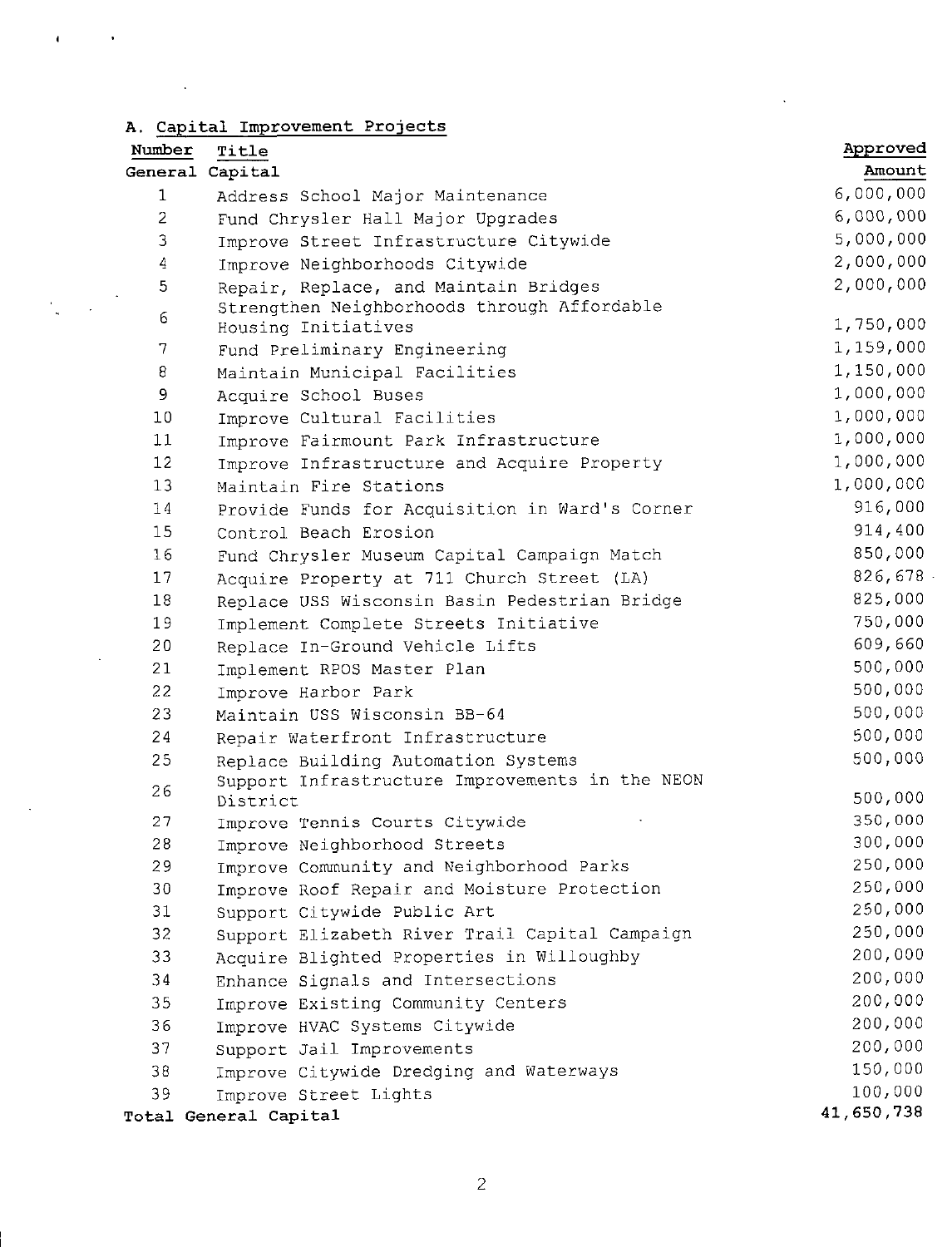|             | Parking Facilities                          |              |
|-------------|---------------------------------------------|--------------|
| 40          | Improve Parking Customer Experience         | 7,000,000    |
| 41          | Maintain Parking Facilities                 | 2,900,000    |
|             | Total Parking Facilities                    | 9,900,000    |
|             |                                             |              |
|             | Storm Water Utility                         |              |
| 42          | Reduce Neighborhood Flooding                | 2,850,000    |
| 43          | Improve Storm Water Quality                 | 2,350,000    |
| 44          | Create Citywide Flooding Reserve            | 1,315,200    |
| 45          | Address Street Flooding Citywide            | 1,300,000    |
| 46          | Address Flooding in Spartan Village         | 1,000,000    |
| 47          | Improve Storm Water System                  | 600,000      |
| 48          | Improve Storm Water Waterfront Facilities   | 500,000      |
|             | Total Storm Water Utility                   | 9,915,200    |
|             |                                             |              |
|             | Wastewater Utility                          |              |
| 49          | Improve Wastewater Collection System        | 20,000,000   |
|             | Total Wastewater Utility                    | 20,000,000   |
|             | Water Utility                               |              |
| 50          | Improve Water Resources and Delivery System | 15, 343, 333 |
| 51          | Upgrade Water Treatment Plants              | 13,500,000   |
| 52          | Implement Meter Change-Out Program          | 480,000      |
| 53          | Upgrade Billing System                      | 150,000      |
|             | Total Water Utility                         | 29, 473, 333 |
|             |                                             |              |
|             | Waste Management                            |              |
| 54          | Support Campostella Landfill Post Closure   | 1,100,000    |
|             | Requirements                                |              |
|             | Total Waste Management                      | 1,100,000    |
| Grand Total |                                             | 112,039,271  |
|             |                                             |              |

Section 2:- That in order to provide the funds heretofore appropriated, cash in the aggregate principal sum of \$26,529,134 is authorized to be expended. Of such sum, \$2,313,934 is for General Capital Improvement Projects, which is comprised \$1,487,256 transferred from the General Fund, \$826,678 transferred from the Land Acquisition Fund; \$2,900,000 is for Parking Facilities Fund Projects; \$1, 315, 200 is for Storm Water Utility Fund Projects, and \$20,000,000 is for Water Utility Fund Projects. Previously approved, but unissued, bonds in the aggregate principal sum of \$1,692,409 are reappropriated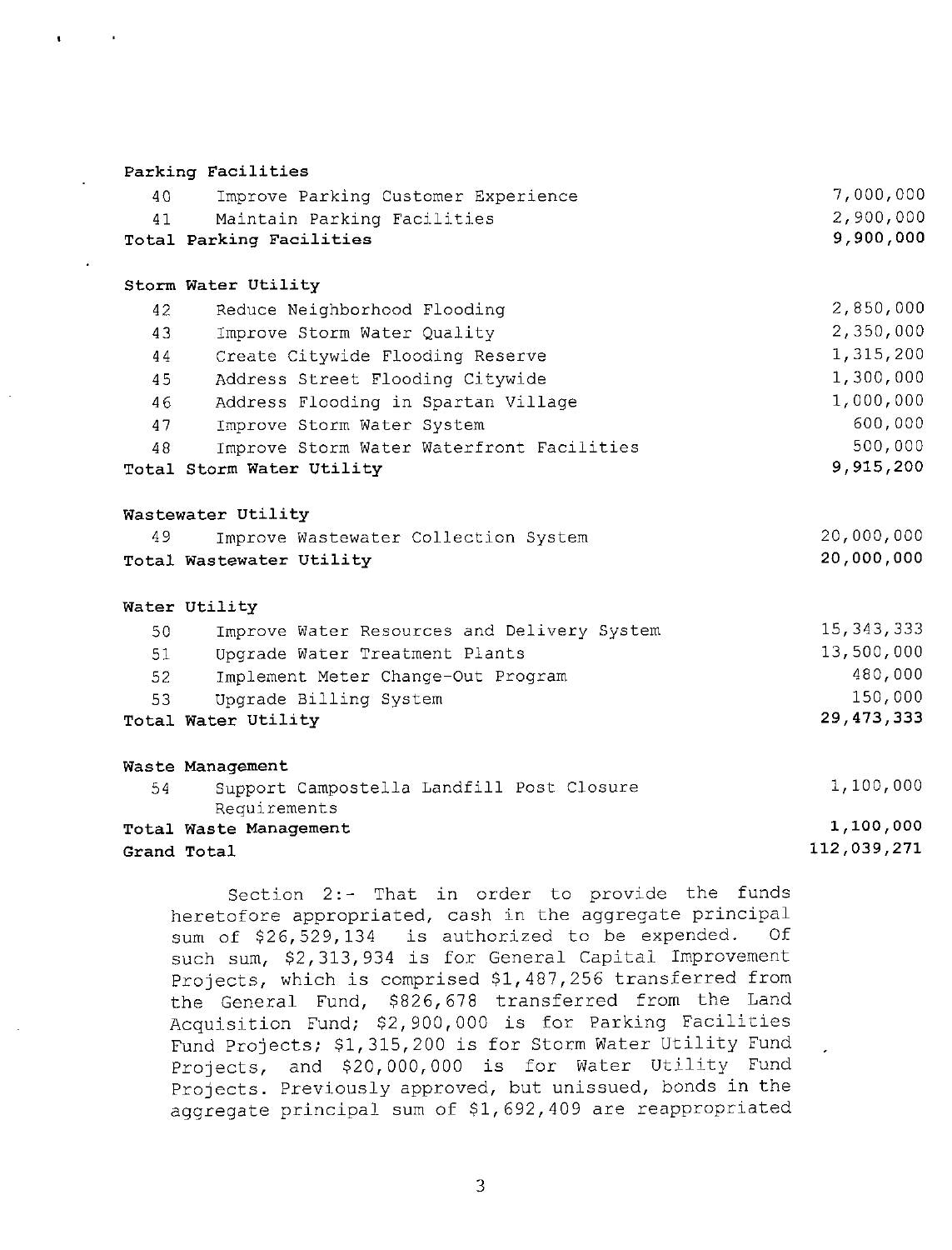for General Capital Improvement Projects, and therefore bonds of the City of Norfolk in the aggregate principal sum of \$85,510,137 are hereby authorized to be issued from time to time in such form and with such terms as shall be established pursuant to future ordinances, of which \$39,336,804 is for General Capital Improvement Projects, \$7,000,000 is for Parking Facilities Fund Projects, \$8,600,000 is for Storm Water Utility Fund Projects, \$20,000,000 is for Wastewater Utility Fund Projects, \$9,473,333 is for Water Utility Fund Projects, and \$1,100,000 is for Waste Management Projects.

Section 3:- That the Council reasonably expects to reimburse certain expenditures made from the General Capital Improvement Projects Fund, Parking Fund, Storm<br>Water Utility Fund, Wastewater Utility Fund, Water Water Utility Fund, Wastewater Utility Fund, Utility Fund, and Waste Management Fund to interim finance the above- described capital projects with the proceeds of the above- described bonds to be issued by the City.

Section 4:- That this ordinance represents <sup>a</sup> declaration of " official intent" under Treasury Regulations Section  $1.150-2(e)$ .

Section 5:- That the expenditures to be reimbursed will be paid from the following funds, which funds have the following general functional purposes:

a) General Capital Improvement Projects Fund. Used to account for the financial resources used to finance general capital improvement projects in the Capital Improvement Plan other than those financed by the City' <sup>s</sup> enterprise funds or special revenue funds;

b) Parking Facilities Fund. Used to account for the City's parking facility operations, including accounting for the financial resources used to finance capital projects in the Capital Improvement Plan related to parking facilities;

c) Storm Water Utility Fund. Used to account for the City's environmental storm water operations, including accounting for the financial resources used to finance capital projects in the Capital Improvement Plan related to the storm water utility;

4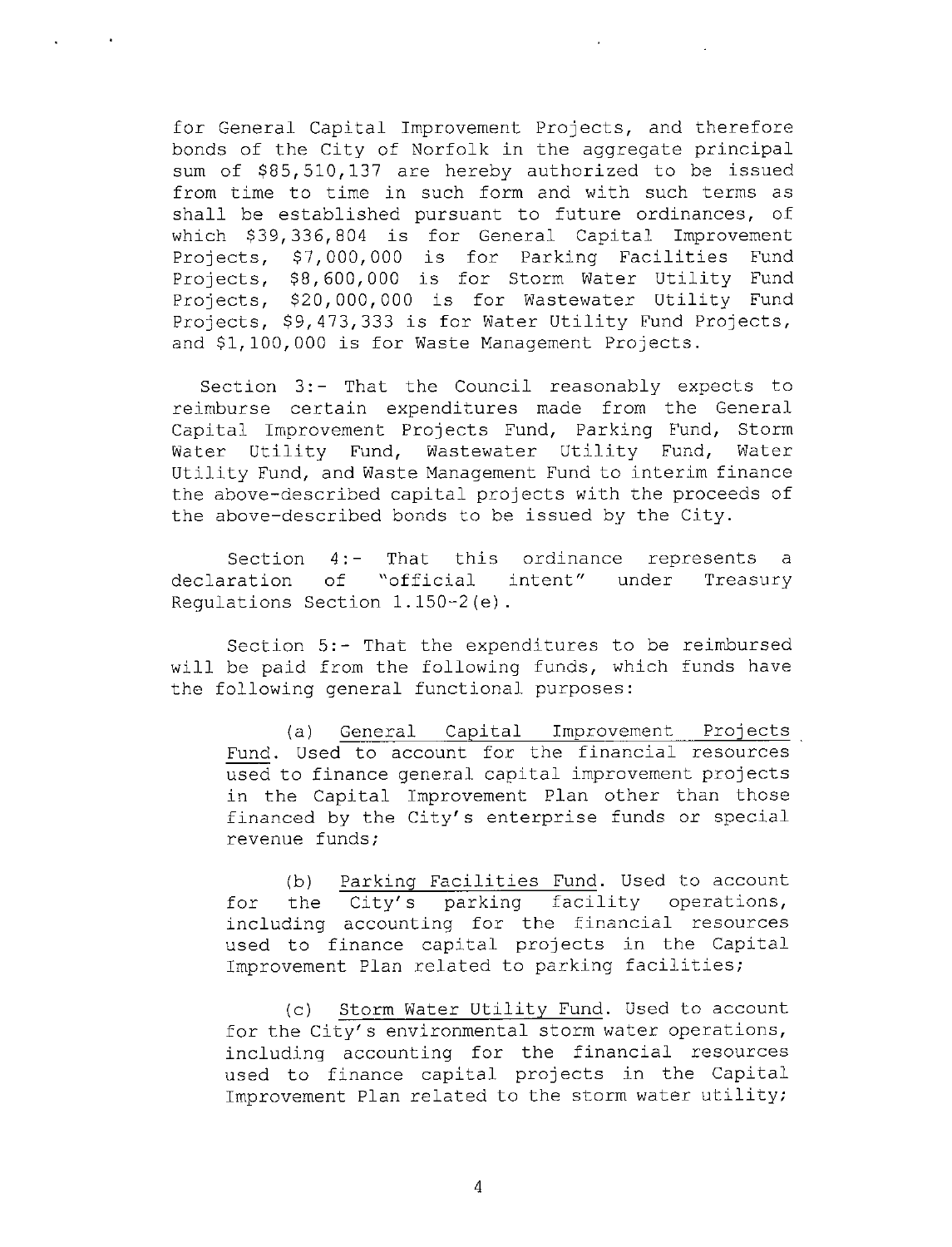d) Wastewater Utility Fund. Used to account for the City's wastewater utility operations, including accounting for the financial resources used to finance capital projects in the Capital Improvement Plan related to the wastewater utility;

e) Water Utility Fund. Used to account for the City's water utility operations, including accounting for the financial resources used to finance capital projects in the Capital Improvement Plan related to the water utility; and

f) Waste Management Fund. Used to account for the City' <sup>s</sup> waste management operations, including accounting for the financial resources used to comply with regulatory requirements related to its landfills.

Section 6:- That the appropriate officers or agents of the City are authorized and directed to file <sup>a</sup> certified copy of this ordinance with the Circuit Court of the City of Norfolk pursuant to Sections 15.2-2607 and 15. 2- <sup>2627</sup> of the Code of Virginia, 1950, as amended.

Section 7:- That the City Manager, unless otherwise directed by City Council, is hereby authorized to do all things necessary to implement the projects set forth in the Fiscal Year 2019 Capital Improvement Plan Budget.

Section 8:- That the City Manager or his designee is authorized to close out or reappropriate unused Capital Improvement Plan funds in projects that have been completed. These funds may be reappropriated as sources in future year Capital Improvement Plans.

Section 9:- That the City Manager or his designee is authorized to transfer from any project which has an excess of funds appropriated for its use to any other project all or any part of such excess. <sup>A</sup> record of all such transfers shall be maintained by the Director of Finance.

Section 10:- That the City Manager or his designee<br>uthorized to transfer funds from any project is authorized to transfer authorized with Public Art funds in the Capital Improvement Plan to any other project or pool funds, as needed, to implement any portion of the Plan.